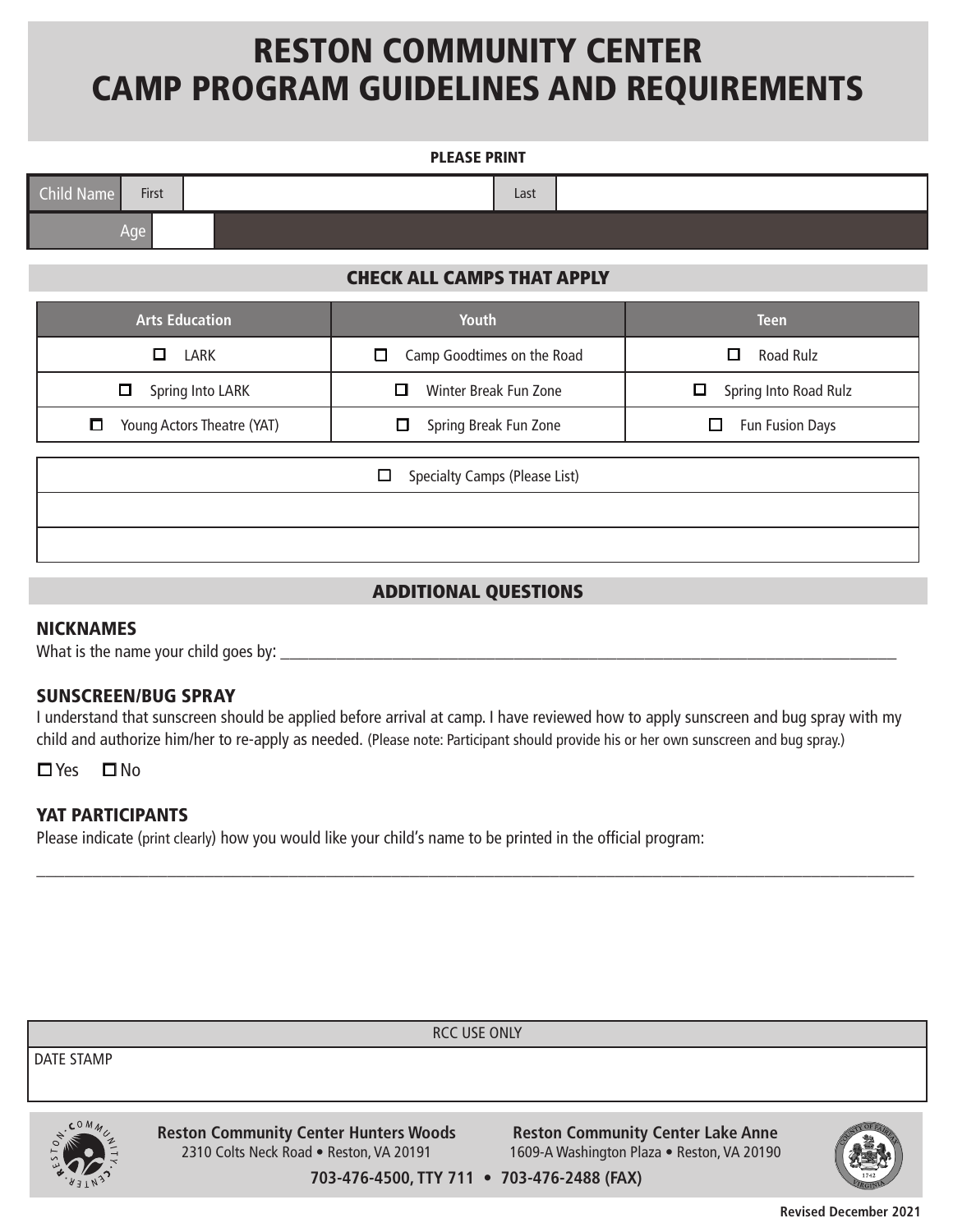# RESTON COMMUNITY CENTER CAMP PROGRAM GUIDELINES AND REQUIREMENTS

# CODE OF CONDUCT FOR ALL PARTICIPANTS

Signatures of the participant and the parent are required affirming both have read and agree to abide by all elements of the Code of Conduct below and the RCC's General Code of Conduct posted in our buildings.

# PARENT REQUIREMENTS

- Provide all required documentation and forms by the deadline or the space for your child/ren will be forfeited.
- Sign in and sign out child/ren per age guidelines and program requirements on time and with any required identification. Penalty fees will be applied for late pickups and participants may miss key program elements such as field trips if they are not brought to program sites on time.
- Alert the program director if participant(s) will not be attending prior to the start time of the day's program activities.
- Support the behavior requirements of the Code of Conduct.
- Pick up or arrange for authorized person(s) to pick up a sick participant as soon as possible after being notified the participant is ill.
- Pick up or arrange for authorized person(s) to pick up a participant as soon as possible if the participant's conduct is disrupting activities or he/she has been dismissed from the program.
- Pick up or arrange for an authorized person to pick up participant on time each day.

### PARTICIPANT REQUIREMENTS

- At all times, participants in RCC programs must abide by RCC's General Code of Conduct, and must treat all staff, participants and all others in program areas, with respect.
- Participants will treat others as they would want to be treated.
- Participants will follow instructions given by program leaders.
- Participants will maintain personal hygiene, wear safe and suitable clothing, and remain with their program group.
- For safety reasons, participants should wear closed-toe shoes, and refrain from wearing sandals, heelie wheelies, Crocs (or similar footwear) and jewelry while participating in RCC programs.
- In order to guard against loss, participants must not bring valuables such as cell phones, iPods, gaming systems or other expensive items. RCC is not responsible for personal property of participants.
- Eating and drinking will be permitted only in designated areas.
- Due to individual allergy sensitivities, participants are prohibited from sharing food and drink under any circumstances.
- Participants will not borrow money from other participants; should the need arise, staff will make appropriate arrangements.

# GROUNDS FOR DISMISSAL

- Possession of any item used as a weapon, and/or physical attack upon another person.
- Harassment, verbally abusive language or similarly aggressive behavior toward any participant, staff member, or member of the general public. This includes inappropriate and/or unwanted touching.
- Vandalism, destruction of property or proven theft by any participant.
- Possession of any alcohol, tobacco, pharmaceutical or other unauthorized drug or substance by a participant.
- Repeated violations of participant or parent requirements above.

### SIGNATURES

Signatures of both the parent and participant below signify agreement to abide by these requirements.

SIGNATURE OF PARENT: DATE:

SIGNATURE OF PARTICIPANT: DATE:

www.restoncommunitycenter.com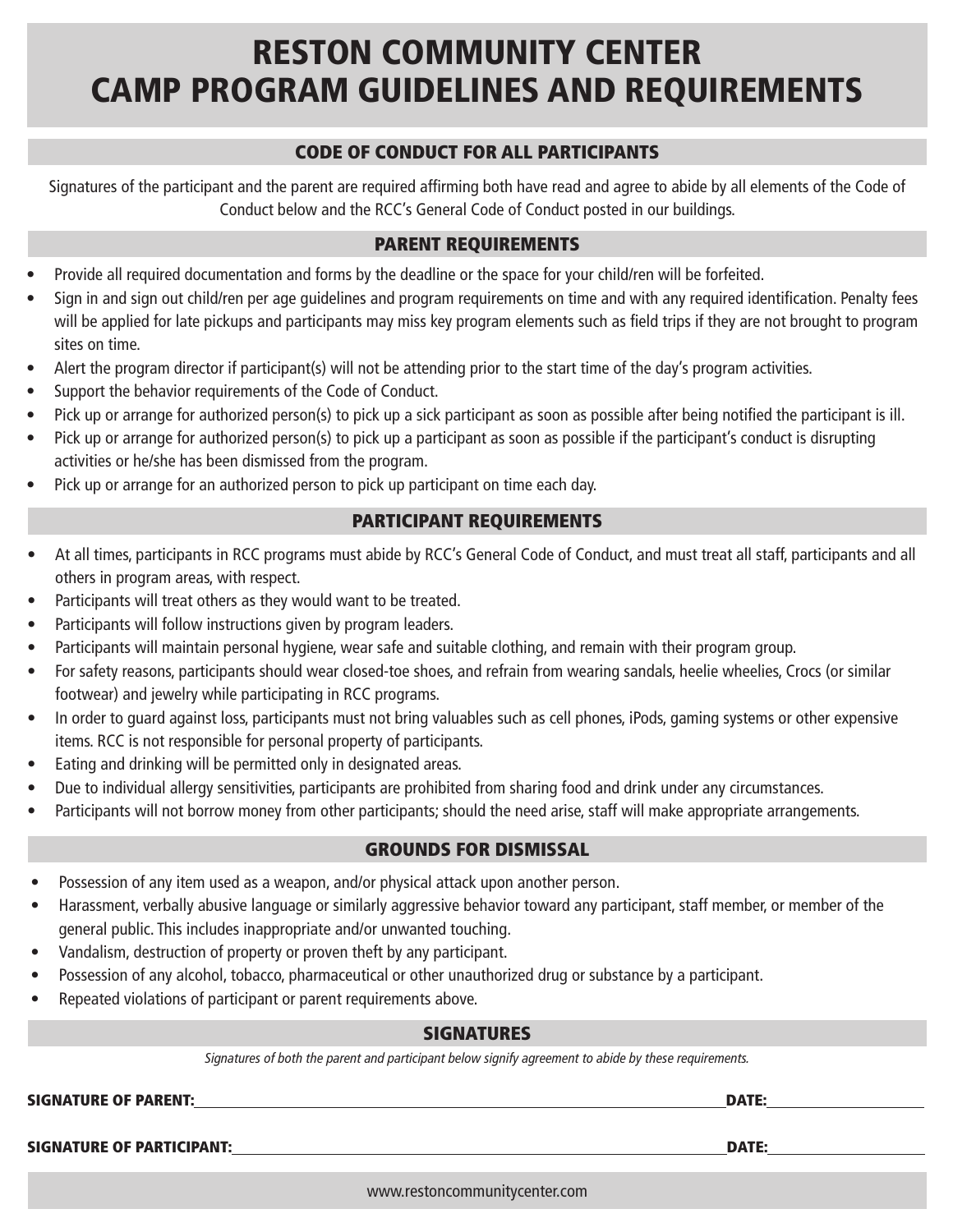# RESTON COMMUNITY CENTER EMERGENCY CONTACT FORM

| Participant Name |          | First |  |  |      | Last |       |     |  |
|------------------|----------|-------|--|--|------|------|-------|-----|--|
| Home Address     |          |       |  |  |      |      |       |     |  |
| City             |          |       |  |  |      |      | State | Zip |  |
| Phone            | Home     |       |  |  | Cell |      |       |     |  |
|                  | Birthday |       |  |  |      |      |       |     |  |

# Emergency Contact Information

| Home Phone: ( )        | Home Phone: ( ) |
|------------------------|-----------------|
| Work Phone: ( )        | Work Phone: ( ) |
| Cell Phone: ( <u>)</u> | Cell Phone: ( ) |
|                        |                 |
|                        |                 |
|                        |                 |
|                        |                 |
| Home Phone: ( )        | Home Phone: ( ) |
| Work Phone: ( )        | Work Phone: ( ) |
| Cell Phone: ( )        | Cell Phone: ( ) |

### Additional Questions

o **Yes** o **No Does the participant have any allergies? If yes, please specify:**

|               |                                                                                                                                                    | What should be done if participant comes into contact with an allergen? (Please attach instructions in a letter.)     |  |  |  |  |  |
|---------------|----------------------------------------------------------------------------------------------------------------------------------------------------|-----------------------------------------------------------------------------------------------------------------------|--|--|--|--|--|
| $\square$ Yes | $\square$ No                                                                                                                                       | Does the participant require any special accommodations? (Please attach instructions in a letter.)                    |  |  |  |  |  |
| $\square$ Yes | $\square$ No                                                                                                                                       | Does the participant take medications? (If participant is under 18, please submit the Medication Authorization Form.) |  |  |  |  |  |
| $\square$ Yes | $\square$ No                                                                                                                                       | Can your camper swim? If yes, how well?                                                                               |  |  |  |  |  |
|               | $\Box$ No swimming skills – Beginner $\Box$ Swims a little, but not in deep water $\Box$ Swims fairly well – Can swim across the pool on their own |                                                                                                                       |  |  |  |  |  |

□ Has been on swim team/Dives into deep water

## Medical Treatment Authorization

I give permission to the medical provider selected by Reston Community Center to secure the administration of necessary medical treatment in case of an emergency. I also understand that any medical expenses incurred will be my responsibility. In case of an emergency, Reston Community Center will use the closest available emergency facility.

Parent or Guardian Signature: \_\_\_\_\_\_\_\_\_\_\_\_\_\_\_\_\_\_\_\_\_\_\_\_\_\_\_\_\_\_\_\_\_\_\_\_\_\_\_\_\_\_\_\_\_\_\_\_\_\_\_\_\_\_\_ Date: \_\_\_\_\_\_\_\_\_\_\_\_\_\_\_\_



**Reston Community Center Hunters Woods** 2310 Colts Neck Road • Reston, VA 20191

**Reston Community Center Lake Anne** 1609-A Washington Plaza • Reston, VA 20190



**703-476-4500, TTY 711 • 703-476-2488 (FAX)**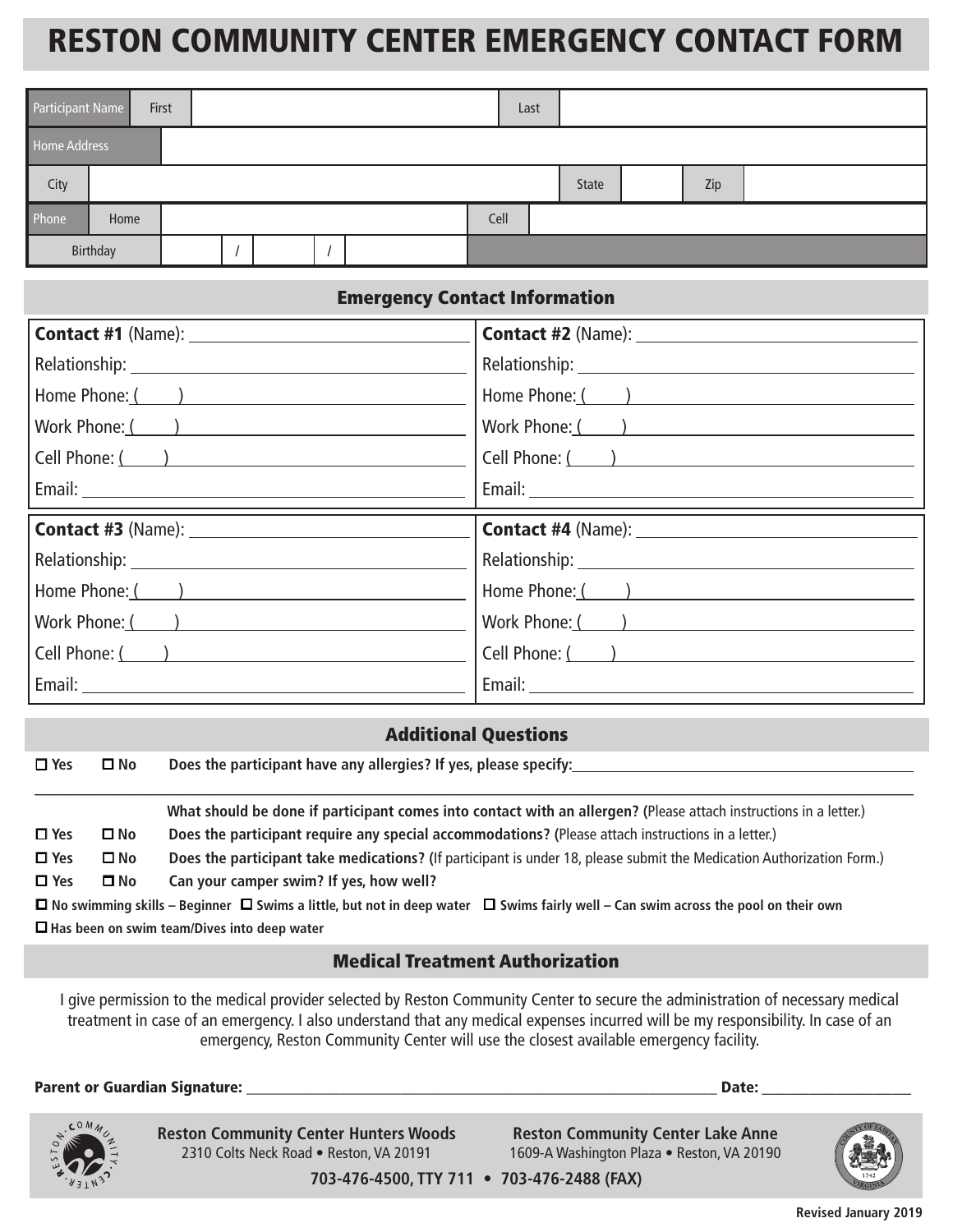# RESTON COMMUNITY CENTER DROP-OFF/PICK-UP INFORMATION FORM

#### PLEASE PRINT

| Child Name | First | Last |  |
|------------|-------|------|--|
|            | Age   |      |  |

# CAMPERS SHOULD NOT BE DROPPED OFF PRIOR TO CAMP START TIME

### AUTHORIZATION TO PICK UP CHILD

| <b>Persons Authorized to Pick Up:</b> | Persons NOT Authorized to Pick Up: |
|---------------------------------------|------------------------------------|
|                                       |                                    |
|                                       |                                    |
|                                       |                                    |
|                                       |                                    |
|                                       |                                    |

### HOW WILL YOUR CHILD ARRIVE AND DEPART FROM CAMP

My child may NOT arrive or depart with anyone other than myself or authorized escorts.

My child has permission to arrive/depart from RCC Programs without an escort (not applicable to those 12 years or under). I understand that RCC accepts no responsibility for the safe arrival or departure of my child if I elect not to provide an escort.

| My child has permission to use (You may select multiple options): $\Box$ Public Transportation $\Box$ Bicycle $\Box$ Walking |  |  |
|------------------------------------------------------------------------------------------------------------------------------|--|--|
|------------------------------------------------------------------------------------------------------------------------------|--|--|

### LATE FEES

Campers must be picked up promptly at the end of their registered camp or aftercare program. If a child is not picked up on time, a per-child late fee of \$5.00 for every 15 minutes will be assessed. Payment is due upon pickup and must be paid at the RCC customer service desk before leaving.

If a child is not picked up within 15 minutes of the end of the camp program, parents/guardians will be called. If they cannot be contacted, emergency contacts will be called. If contact cannot be made with parents, guardians or emergency contacts within 30 minutes of the scheduled pickup time, RCC staff will notify the proper authorities.

### PARENT/GUARDIAN SIGNATURE

SIGNATURE: DATE:



**Reston Community Center Hunters Woods** 2310 Colts Neck Road • Reston, VA 20191

**Reston Community Center Lake Anne** 1609-A Washington Plaza • Reston, VA 20190



**703-476-4500, TTY 711 • 703-476-2488 (FAX)**

**Revised January 2019**